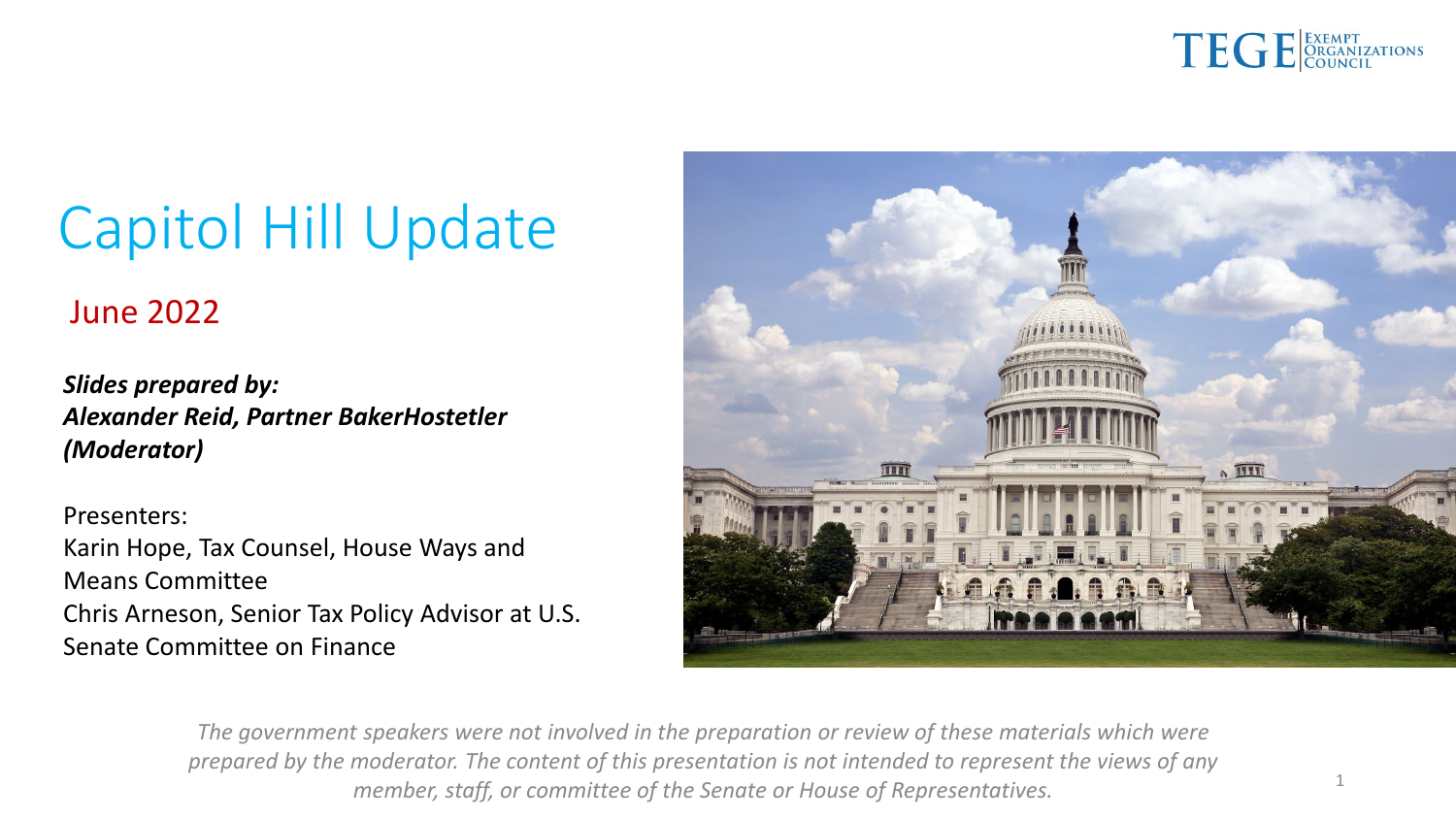

### Tax Legislation in the 117th Congress

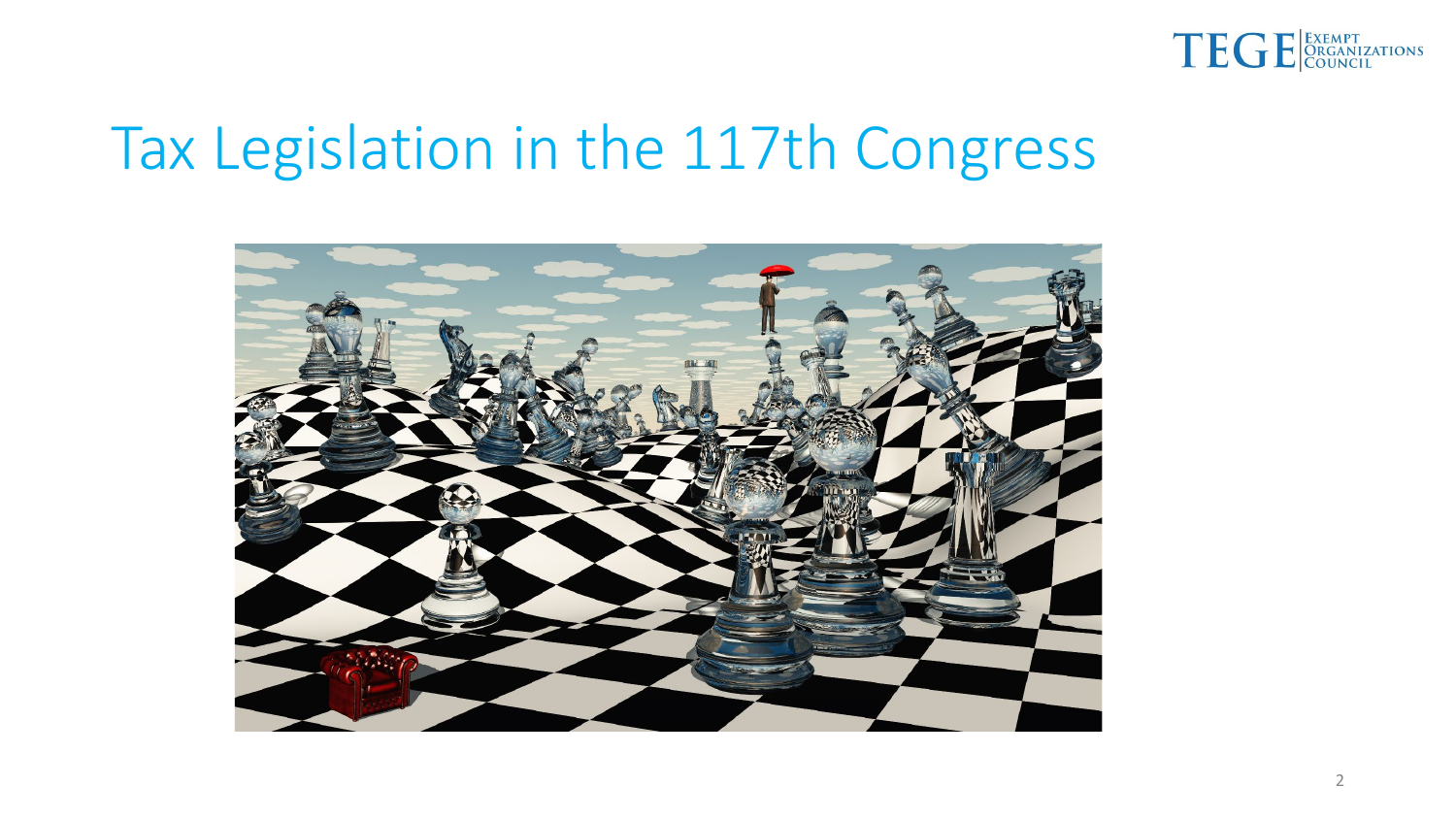

# Long and Winding Road to Tax Reform

- Timeline (AFTER the 3/11/21 \$1.9T American Rescue Plan)
- March 31, 2021 White House releases American Jobs Plan (AJP) (Targets corporate/international tax, i.e., Made in America Tax Plan)
- April 7 U.S. Treasury releases report on AJP's Made in America Tax Plan
- April 28 White House releases American Families Plan (AFP) (Targets high-net-worth individuals and tax compliance/enforcement)
- May 20 U.S. Treasury releases report on AFP's Tax Compliance Agenda May 28 U.S. Treasury releases FY 2022 Greenbook
- August 25 and September 10 Sen. Ron Wyden (D-Or.) releases various tax proposals on international tax provisions and certain domestic tax provisions
- September 13 House Ways and Means Committee releases its tax reform proposal
- October 28 H.R. 5376, the Build Back Better Act, is introduced
- November 3 Revised text of the Build Back Better Act is introduced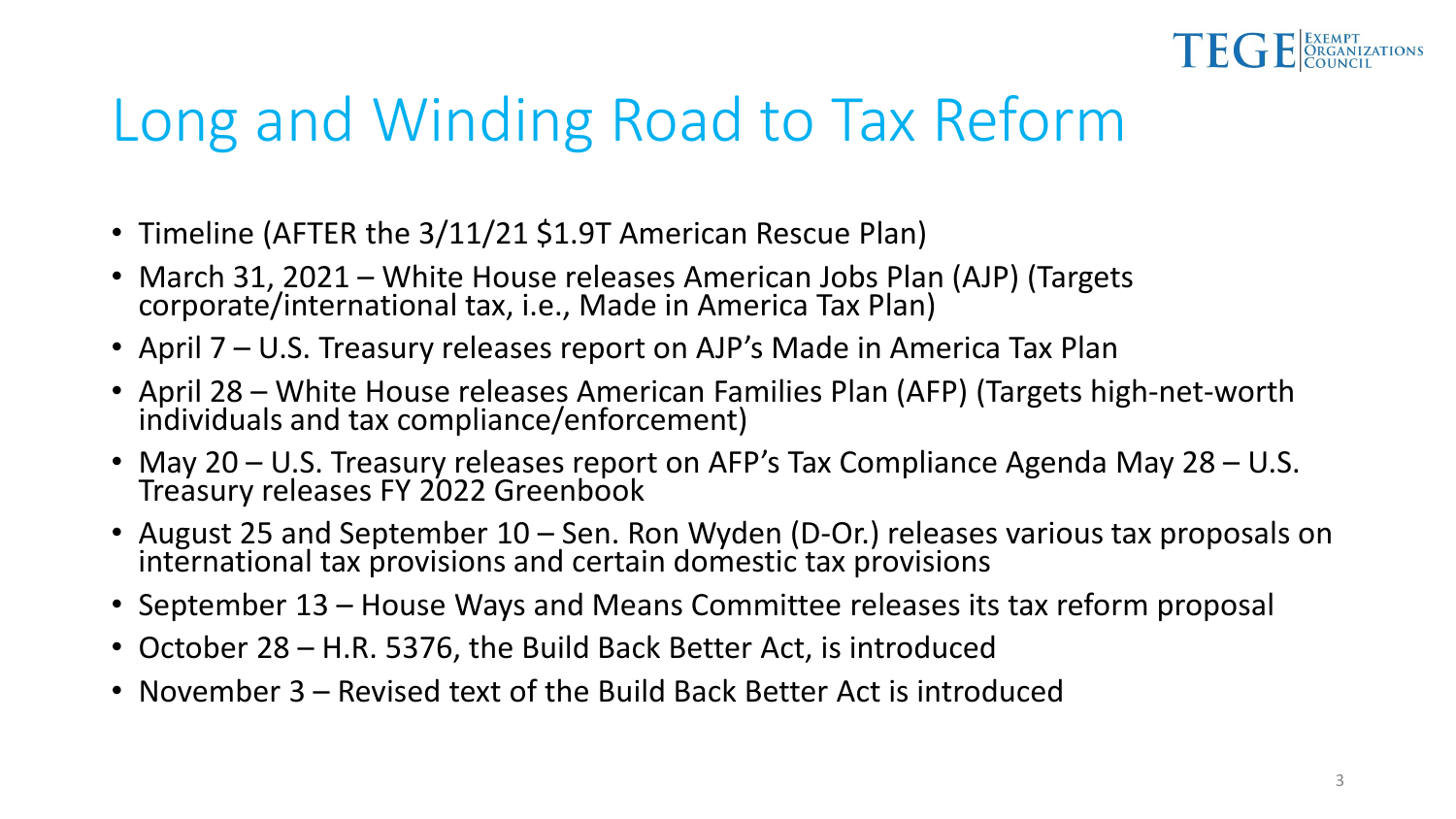

### One Down, One To Go

• **IIJA**. \$1.2 trillion Infrastructure Investment and Jobs Act (IIJA), Public Law No. 117-58, enacted Nov. 15, 2021

o A/K/A "Bipartisan Infrastructure Framework (BIF)," "Bipartisan Infrastructure Deal" and "INVEST in America Act (H.R. 3684)"

• **BBB.** Build Back Better (which has main tax provisions) passed the House on Nov. 19, 2021 (H.R. 5376), but it has yet to gain the 51 votes needed to pass the Senate.

o BBB is likely to be substantially different from the House bill if/when finally enacted.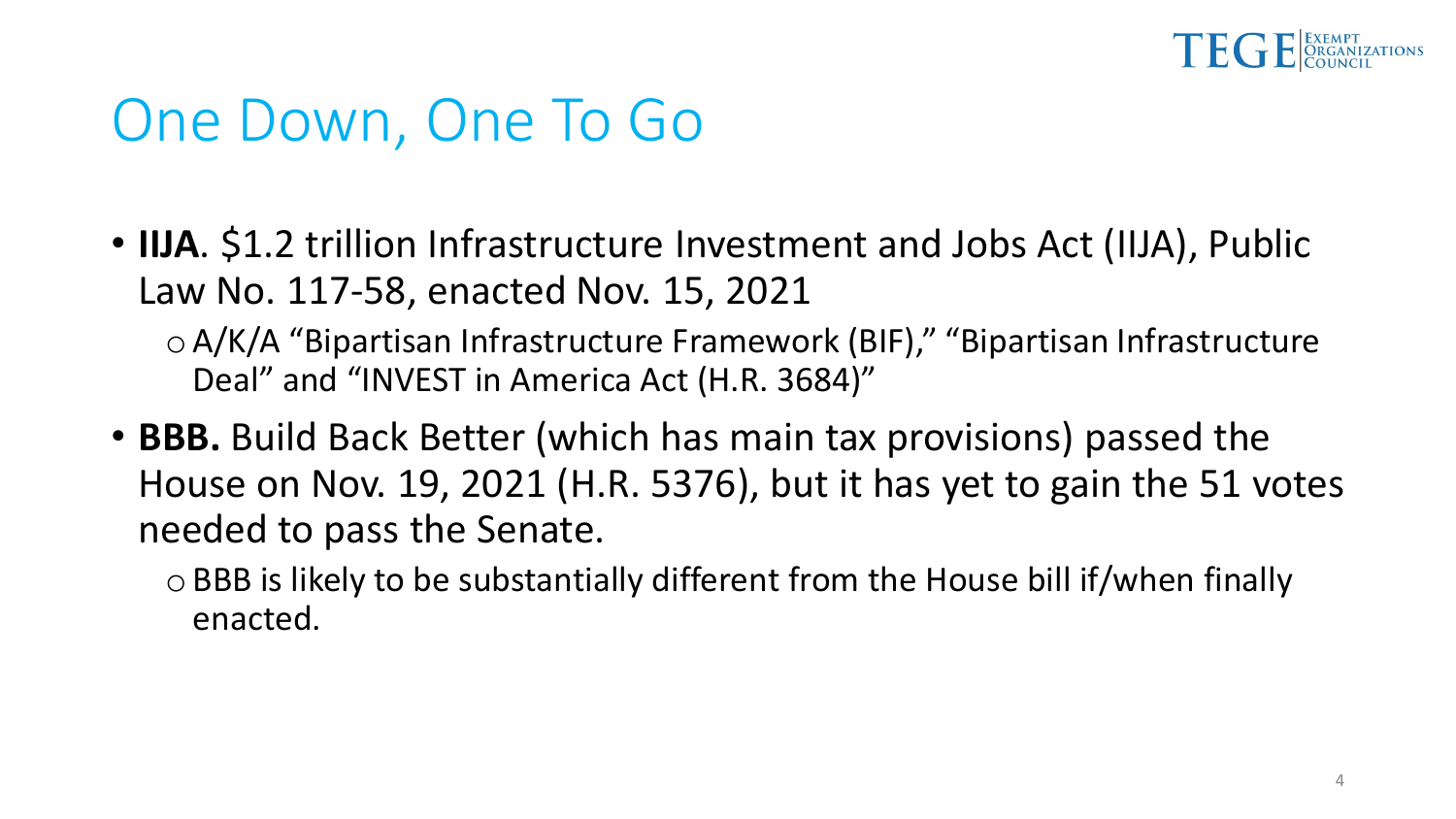

# Estimated Offsets for BBB

| <b>Total</b>                                         | \$1.48 trillion per JCT                                                                                                          |
|------------------------------------------------------|----------------------------------------------------------------------------------------------------------------------------------|
| \$79 Billion Investment in IRS<br><b>Enforcement</b> | <b>OMB estimates investment to yield</b><br>\$400B of increased federal revenue                                                  |
| Corporate international reforms                      | \$279 billion                                                                                                                    |
| 15 percent corporate minimum tax                     | \$319 billion                                                                                                                    |
| Reduce prescription drug costs                       | \$250 billion                                                                                                                    |
| Surcharges on high wage earners                      | \$480 billion (\$252B Net Investment Income<br>Tax (Medicare Tax) Loophole; \$228B 5%<br>surcharge over \$10M and 8% over \$25M) |
| Limit business losses for the wealthy                | \$160 billion                                                                                                                    |
| 1 percent stock buybacks tax                         | \$124 billion                                                                                                                    |
| SALT cap at \$72,500 (may be \$80)                   | \$2 billion over 10 years (costs \$222B 2022<br>through 2026; 2021 not scored)                                                   |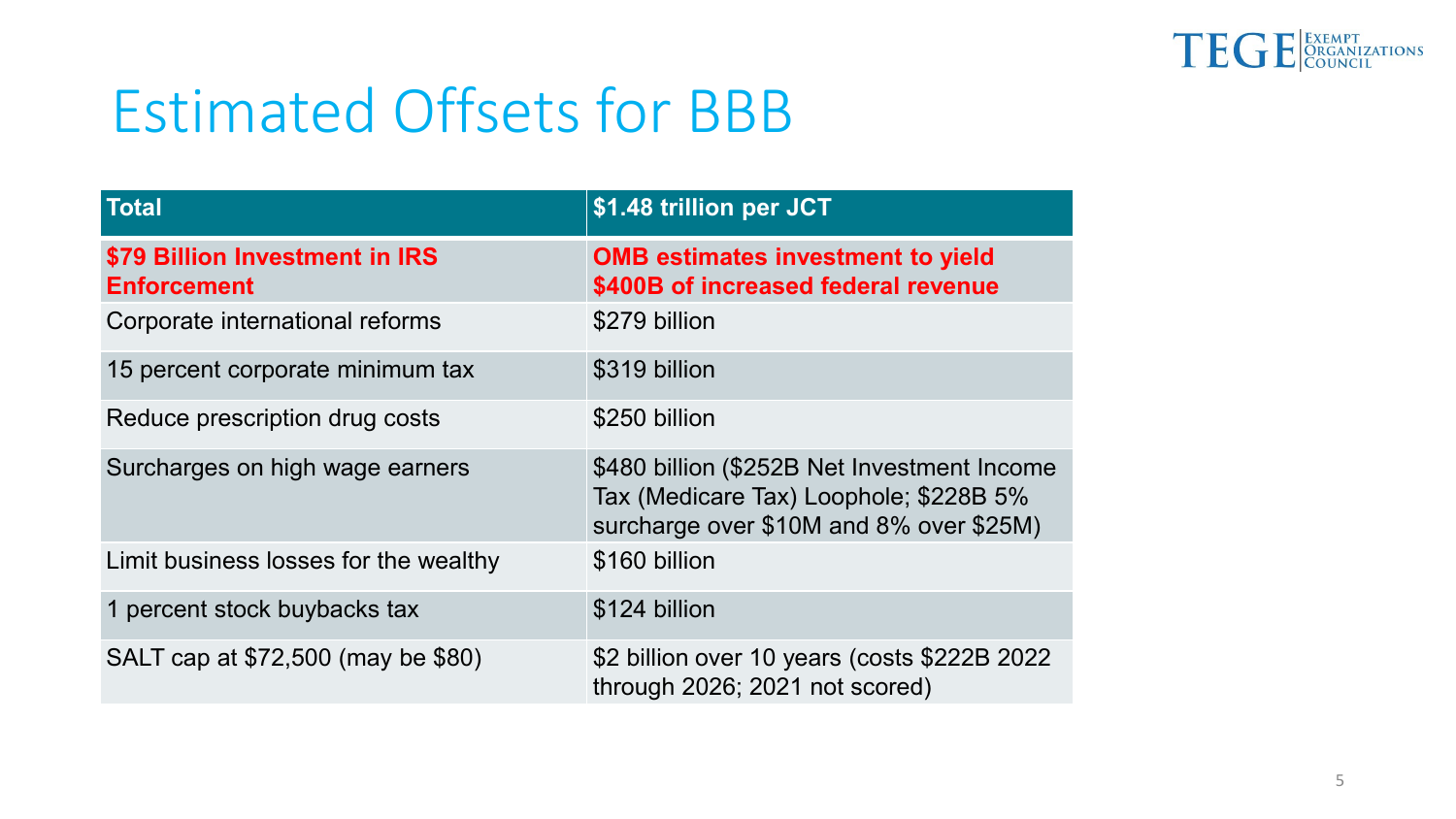

### Expired Charitable Deduction Provisions

#### **Nonitemizer charitable deduction (Div. EE, sec. 212, of Consolidated Appropriations Act, 2021)**

- The CARES Act (signed March 27, 2020) created a temporary above-the-line charitable deduction limited to \$300 for "qualified charitable contributions" made in a taxable year that begins in 2020.
- Subtracted from gross income in computing AGI (new sec. 62(a)(22)). I.e., above the line.
- Eligible individual = an individual who does not elect to itemize
- A "qualified charitable contribution" is a cash contribution that generally would be allowable as a deduction under section 170 and which is paid to a public charity (other than a DAF or a supporting organization)
- \$300 limit applies to the tax filing unit, such that MFJ still gets \$300 (not twice that amount).

#### **The Consolidated Appropriations Act, 2021 (signed December 27, 2020) creates a nonitemizer deduction for contributions made in taxable years that begin in 2021.**

- Drafted differently from 2020 CARES Act rule: The deduction is subtracted in computing taxable income under sec. 63 but does not reduce AGI, as with the standard deduction and itemized deductions. So, the nonitemizer deduction for 2021 is no longer technically "above the line." Creates a new sec. 170(p).
- \$300 (\$600 for joint return filers)
- Increases the section 6662 penalty for an underpayment of tax arising from an overstatement of the new deduction from 20% of the underpayment to 50% and exempts the penalty from the requirement of supervisory approval under section 6751(b).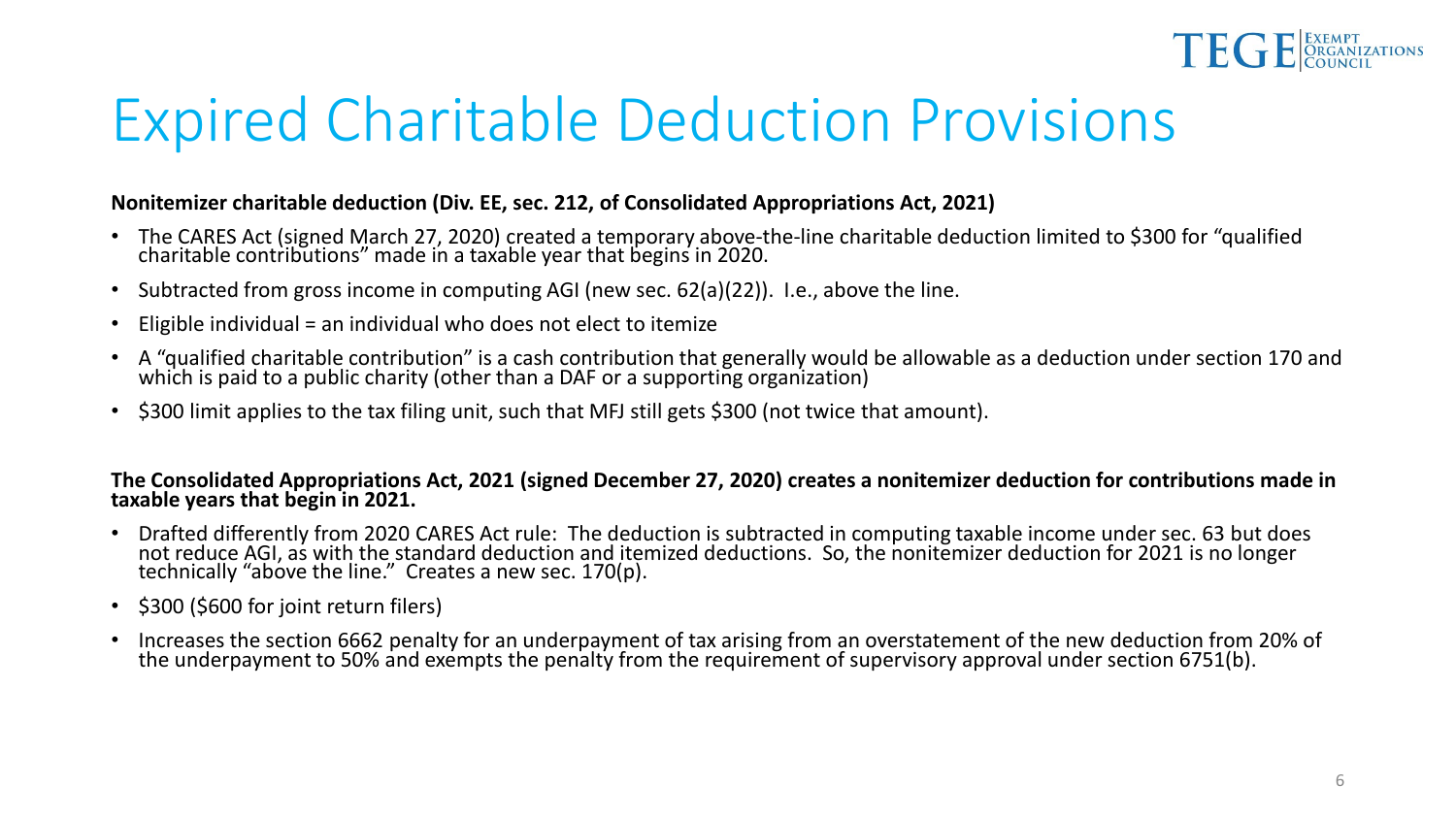

## Expired Charitable Deduction Provisions

#### **Charitable percentage limits (Div. EE, sec. 213, of Consolidated Appropriations Act, 2021)**

- The CARES Act temporarily increases the section 170 percentage limits for "qualified contributions"
- "Qualified contributions" are cash contributions paid during calendar year 2020 to a public charity (other than a DAF or a supporting organization)
- No purpose-based limitation (as would normally be included when suspending the limits for disaster relief)
- Full suspension of the limits for individuals
- Increase to 25% of taxable income for corporations
- The Consolidated Appropriations Act, 2021 extends the CARES Act rules for contributions made during 2021.

#### **Disaster relief contributions by corporations (Div. EE, sec. 304(a), Consolidated Appropriations Act, 2021)**

- As already mentioned, the CARES Act increases the charitable percentage limits for "qualified contributions" made during calendar year 2020.
- The Consolidated Appropriations Act, 2021 increases the corporate percentage limit to allow taxable income to be fully offset for "qualified disaster relief contributions" (increasing from 25% to 100%)
- Must be a "qualified contribution" within the meaning of the CARES Act paid between 1/1/20 and 60 days after DOE, and must be made for relief efforts in a qualified disaster area.
- Possibly some question of how the 60-day time period interacts with the requirement that the contribution be a qualified contribution within the meaning of CARES, which in turn requires that the contribution have been pa
- Was not necessary to cover taxpayers who are individuals in this provision, because the CARES Act provides for a full suspension of the individual percentage limits with no purpose-based limitation, so the CARES provision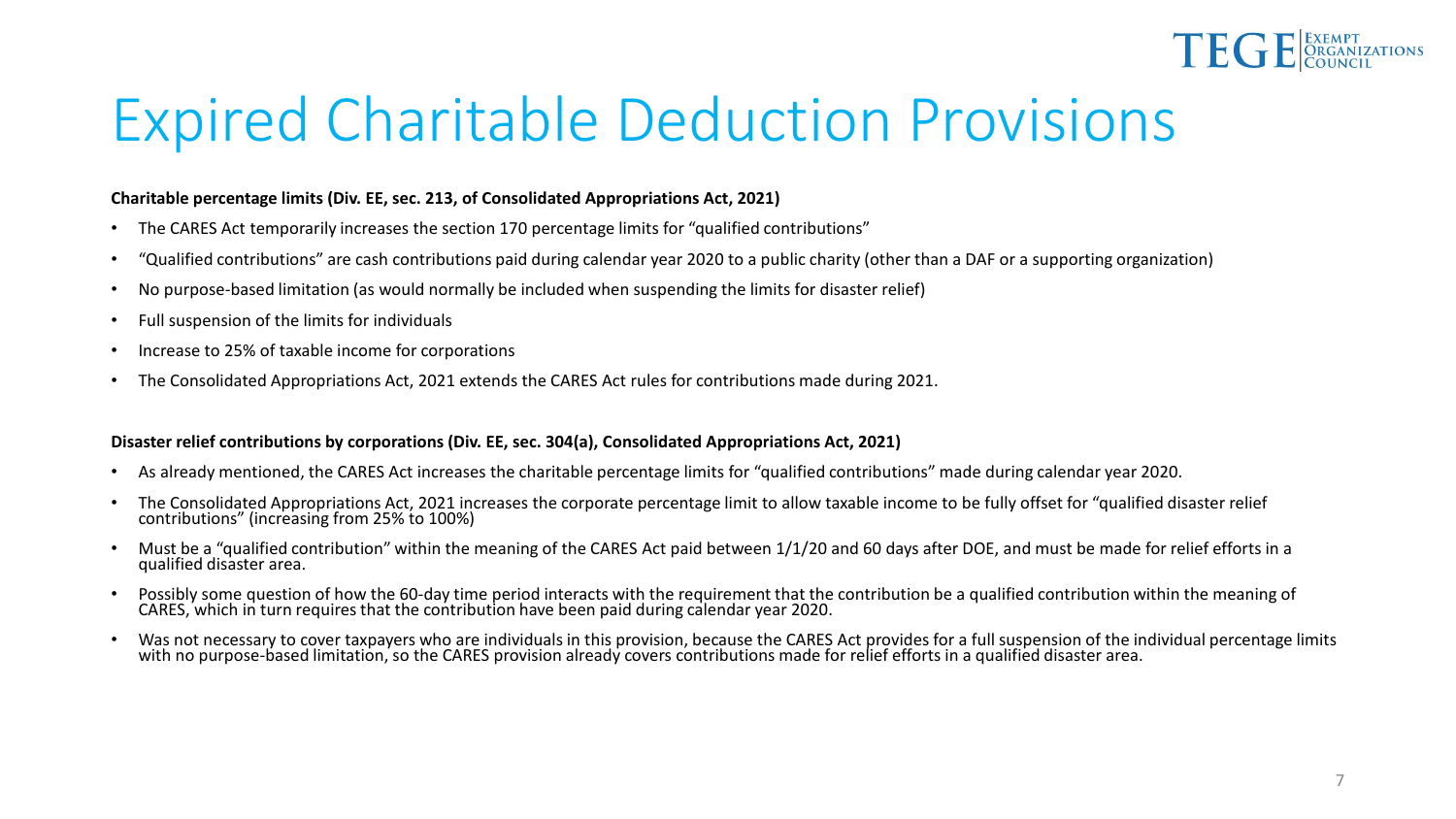

# IRA Qualified Charitable Distributions

Present law sec. 408(d)(8) allows an exclusion from gross income up to \$100,000 per year for a distribution made directly from an IRA to a public charity (other than a DAF or an SO).

### **Legacy IRA Act (H.R. 5171, S. 243)**

- Generally expands allowable QCDs to include distributions to a split-interest entity (a CRUT, a CRAT, or a Charitable Gift Annuity).
- Increases generally-applicable annual cap to \$130,000, but allows up to \$400,000 for a split-interest distribution. Also lowers the age for a QCD from 70-1/2 to 65, but only for split-interest entity distributions.
- Distributions treated as ordinary income to the annuitant.

### **SECURE 2 legislation**

- Indexes the \$100,000 limit for inflation
- Includes a more limited expansion of the IRA QCD exclusion for split-interest entity distributions.
- Once-per-lifetime option to make such a distribution in an amount up to \$50,000 (indexed). No change in 70-1/2 age for making a QCD.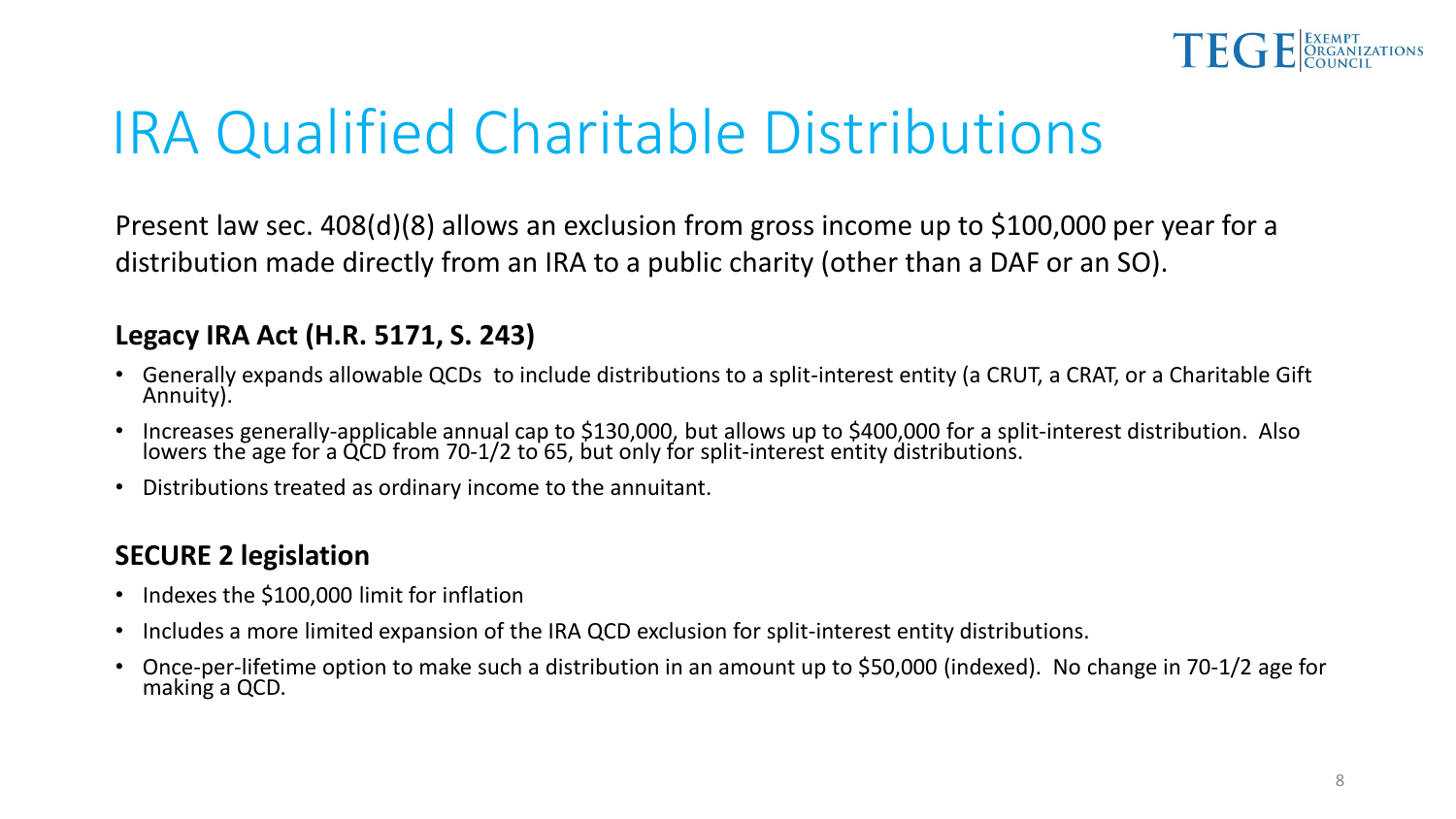

- S. 1981 was introduced in the Senate by Senators Chuck Grassley (R-IA) and Angus King (I-ME) on June 9, 2021, and Reps. Pingree (ME-1), Reed (NY-23), Khanna (CA-17) and Porter (CA-45) introduced a companion bill in the H
- Establishes "qualified" and "nonqualified" donor advised funds (DAFs) to encourage **speedier pay outs and shorter durations.**
- Restricts **community foundations** to geographic regions of **four or fewer states** and account sizes of **\$1M or less.**
- Income tax charitable **deduction deferred** to date DAF grants out the funds.
- Gifts of **property not deductible until DAF sells property** and makes grants.
- Requires substantial new **information reporting** to IRS regarding gifts.
- Modify rules applicable to private foundations, exempting from the annual 1.39% excise tax those foundations with a **25 year limited duration** or which make **annual distributions in excess of 7%.**
- Modify the **public support rules for public charities**, no longer treating DAF distributions as support from a public charity.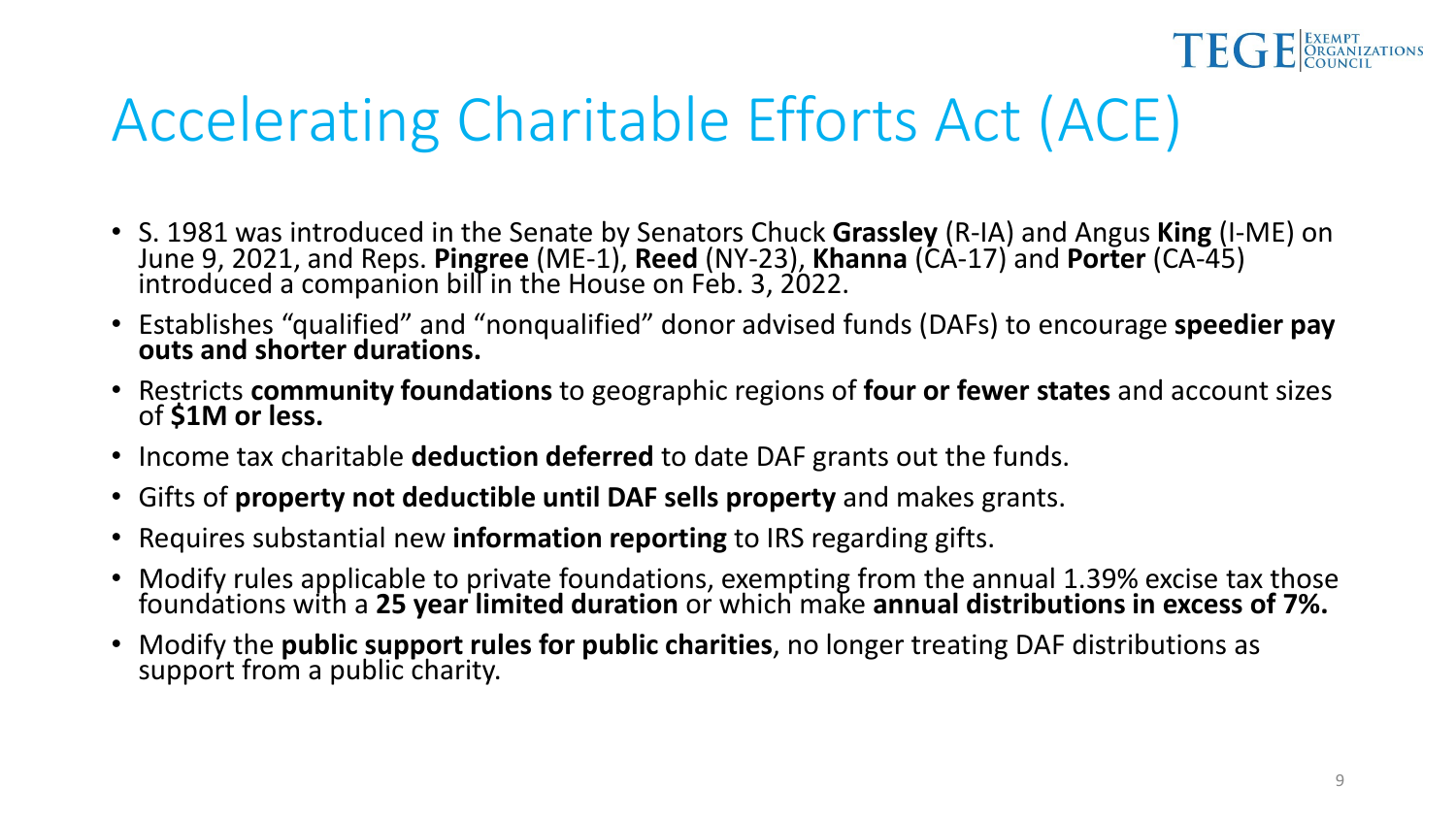

#### **New Donor Advised Fund Rules.**

- **1. Definitions:**
- a. Qualified DAF (QDAF) Generally a DAF established under an agreement that requires termination of donors' advisory privileges with respect to a contribution before the last day of the 14th year beginning after the year in which the contribution is made (so, max of 15 years if contribution made on January 1). In other words, a limited duration DAF.

b. Qualified community foundation DAF (QCFDAF) – QCFDAFs have two additional ways to achieve "qualified" status. The DAF must be controlled by a Qualified Community Foundation (QCF) and:

- i. Each person with advisory privileges with respect to the DAF can have advisory privileges with respect to all DAFs at the same sponsoring CF with a value of no more than \$1 million (indexed).
- ii. The DAF account is established under an agreement requiring a 5% annual payout at the account level.
- iii. Qualified community foundation (QCF) Generally, a section 501(c)(3) organization that serves no more than 4 states and holds at least 25% of its assets outside of DAFs.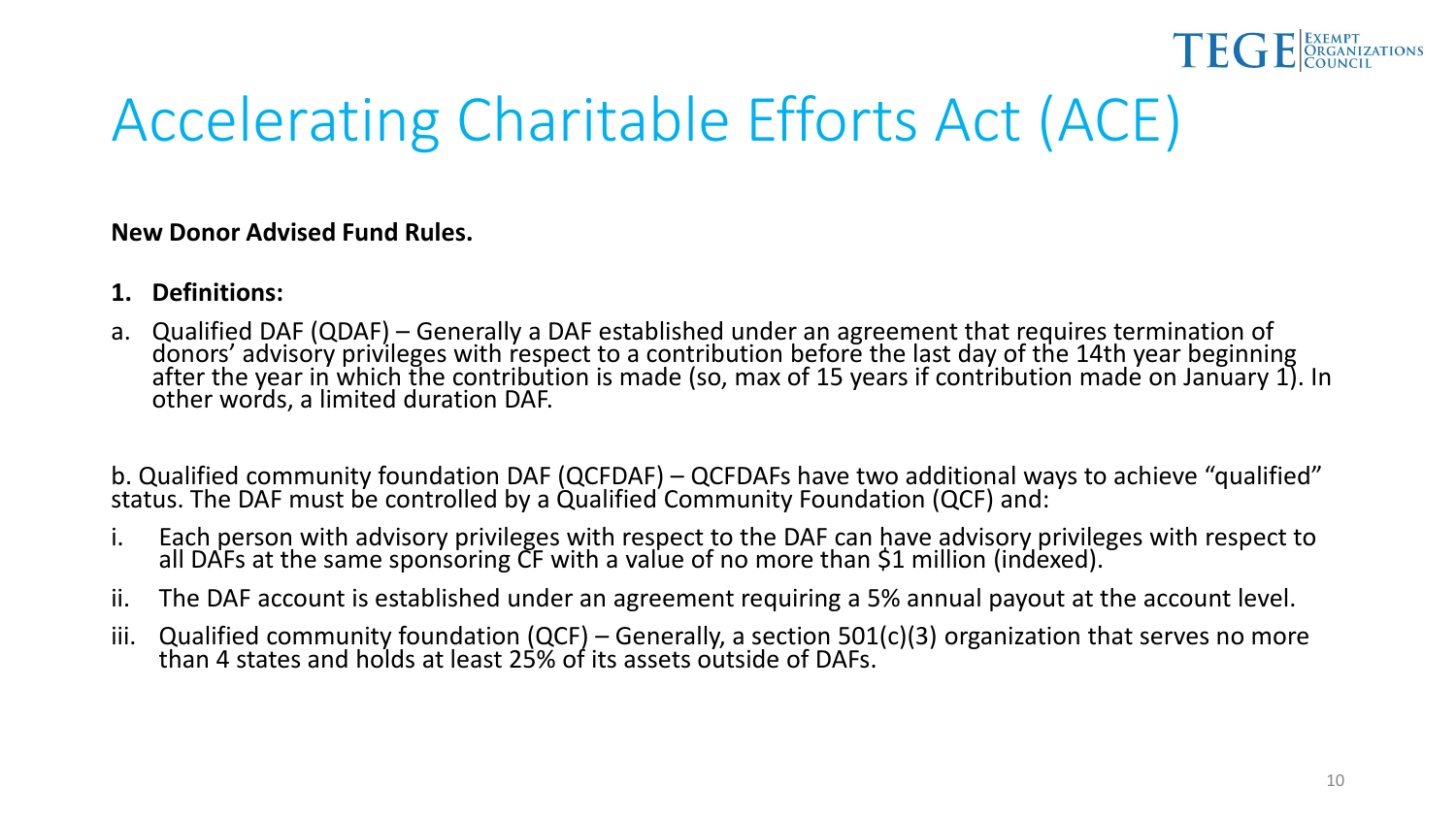

**New Donor Advised Fund Rules.**

### **2. 170 deduction rules for QDAFS, QCFDAFs, and NQDAFs:**

- a. Contribution to NQDAF (and DAF that is not a QDAF or QCFDAF):
- i. Property other than cash, no deduction unless the sponsoring organization sells the asset for cash, and
- ii. For any contribution (including cash), deduction delayed to year in which there is a qualifying distribution (to a charity that is not a DAF), with the donor's deduction being equal to the amount of the qualifying distribution.
- b. Contribution to a QDAF or QCFDAF of a non-publicly traded asset:
- i. No deduction until the sponsor sells the asset, and
- ii. Deduction limited to gross proceeds of the sale that are credited to the DAF account.
- iii. Up-front deduction for contributions of cash and other assets. But no deduction for contribution to QDAF unless donor identifies recommended charity for distribution at end of 14+ year period (this no-deduction rule does not apply to QCFDAF).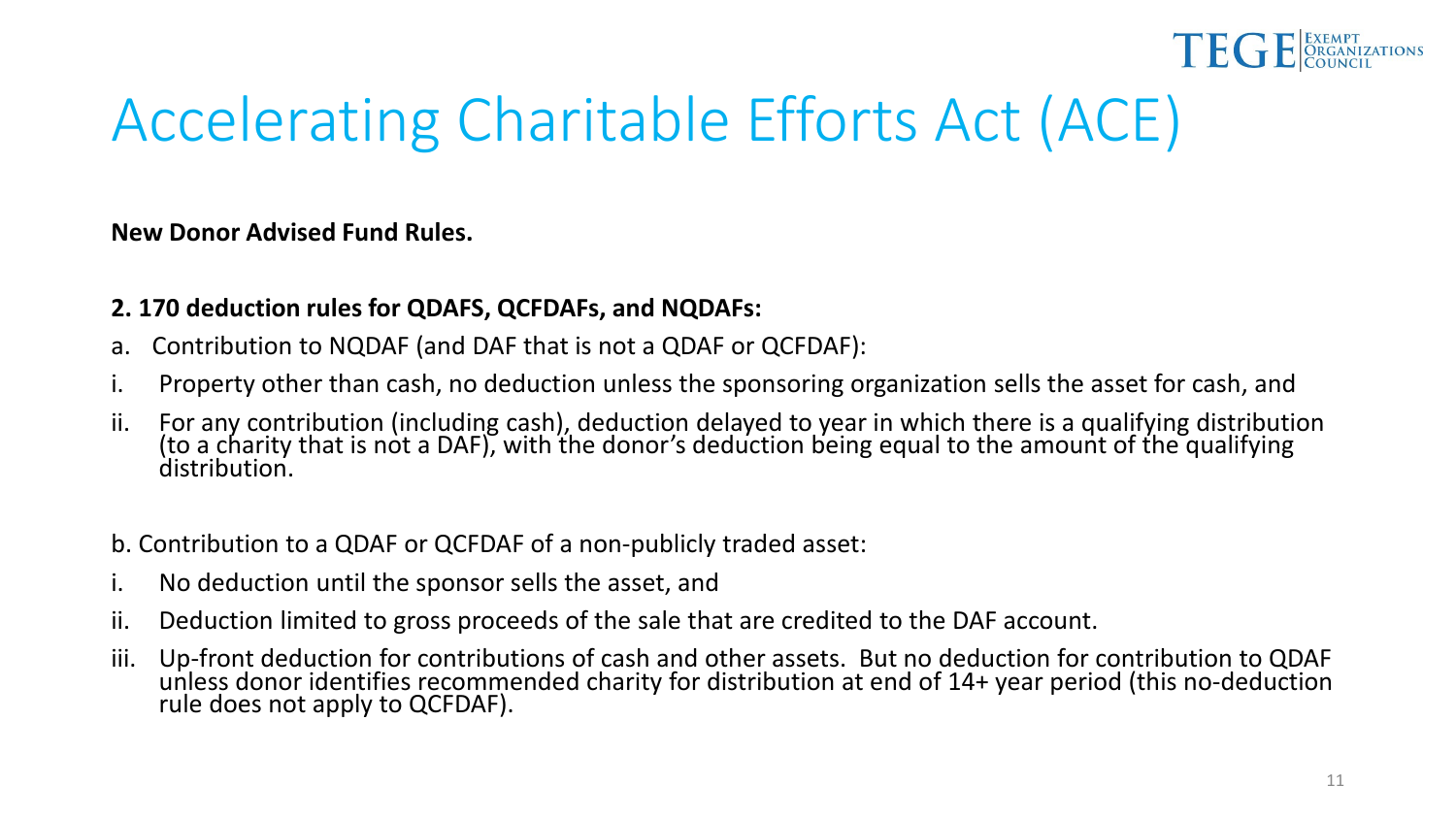

c. Additional contemporaneous substantiation required for contributions described in (a) or (b) (with information also being provided to the Secretary). Penalty on DAF other than a QCFDAF (sec. 3 of the bill) – Generally imposes a 50% penalty on a failure of a DAF to distribute a contribution by: (1) in the case of a QDAF, the 14-year period described above, or (2) in the case of a NQDAF, by the 49th taxable year beginning after the contribution year.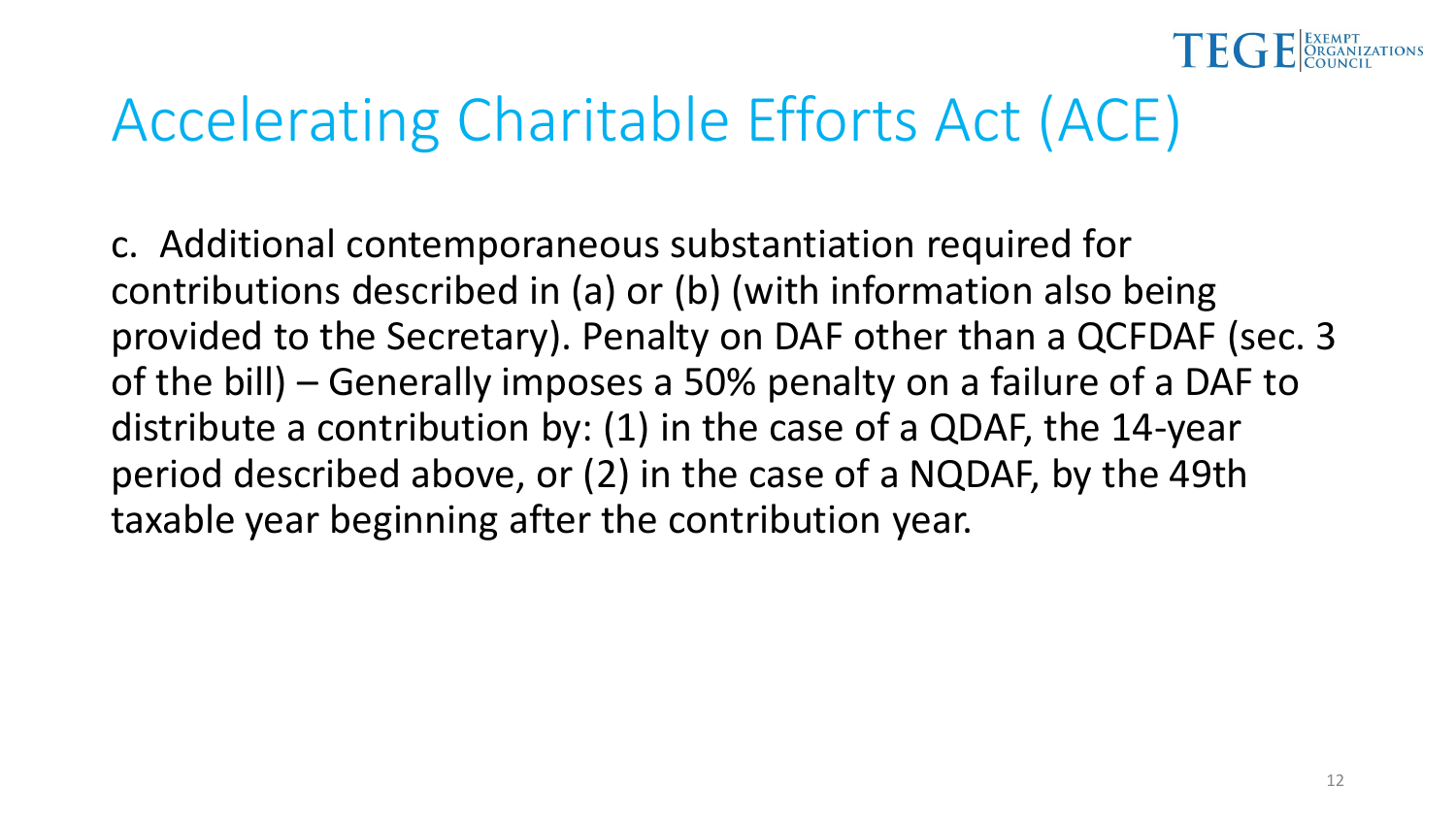

### **Taxpayer-Unfavorable Private Foundation Rules:**

- 1. Sec. 4 of the bill: For purposes of the section 4942 5% private foundation payout requirement, in general, a qualifying distribution does not include administrative expenses (such as salaries) paid to a "disqualified person," unless the DQP is a foundation manager who is not related to a substantial contributor to the foundation.
- 2. Sec. 5 of the bill: For purposes of the section 4942 5% private foundation payout requirement, a qualifying distribution does not include a distribution to a DAF. Also, a PF must report on form 990-PF information about any such distributions.
- 3. Sec. 6 of the bill: Includes rules for when a grant from a DAF or DAF sponsor to a 501(c)(3) organization will count as public support for purposes of achieving public charity (non-PF) status. In general, all money received from DAFs at a sponsoring organization will be treated as having been received from one person, unless the sponsoring organization identifies the specific DAF donor. [In general, under present law, contributions from a person count as public support only to the extent they do not exceed 2% of the 501(c)(3)'s total support. But all amounts received from a charity or government generally are treated as public support.] No limit if sponsoring org certifies that the grant was made from non-DAF funds.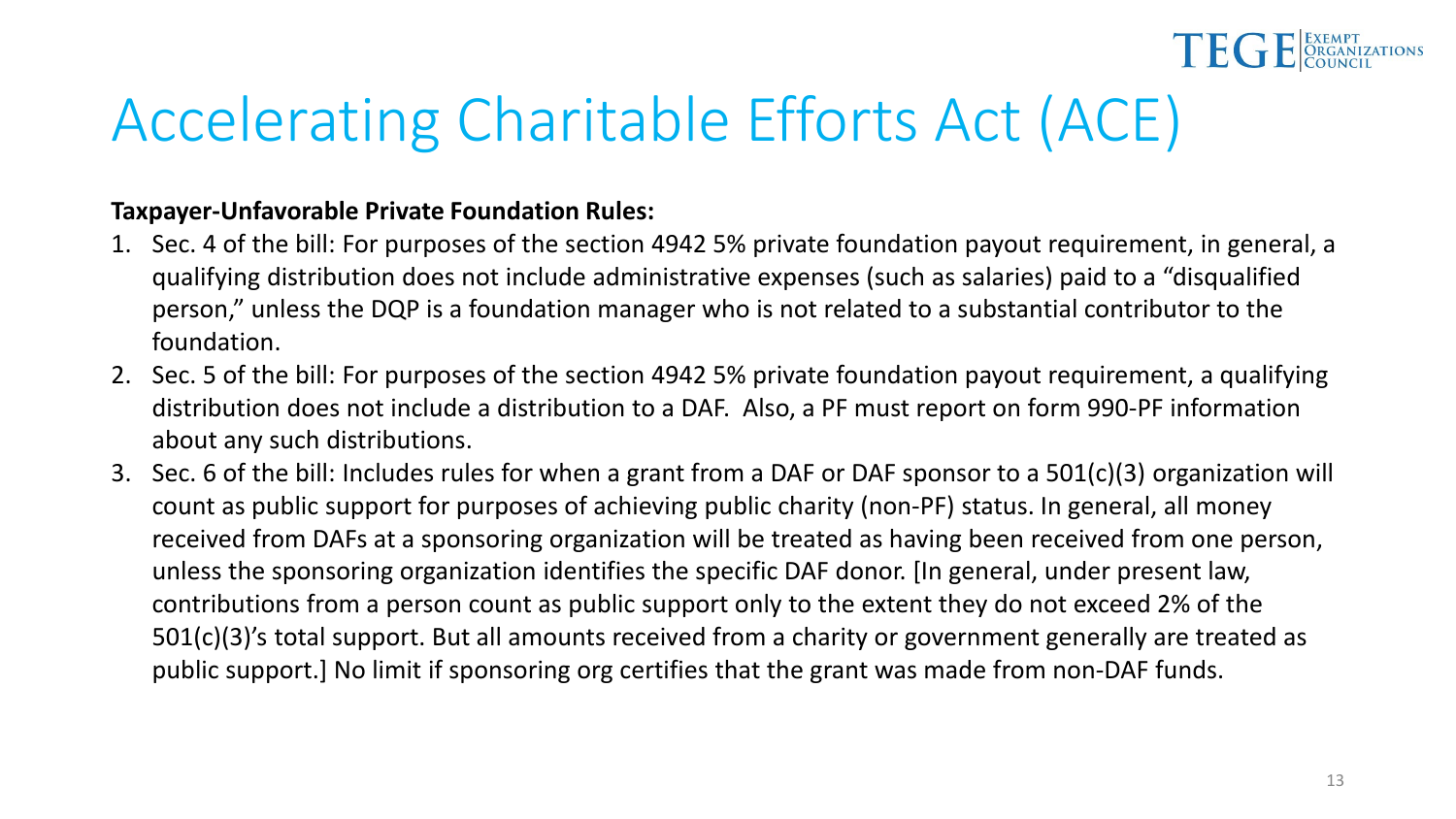

### **Taxpayer Favorable Private Foundation Rules:**

- 1. Sec. 7 of the bill: The sec. 4940 1.39 percent PF excise tax does not apply if the PF meets a 7-percent payout for the year (instead of the usual 5 percent).
- 2. Sec. 8 of the bill: The sec. 4940 1.39 percent PF excise tax does not apply if the foundation's organizing documents limit its existence to not more than 25 year and the foundation makes not distributions to a disqualified PF (generally, a PF with a common disqualified person). Includes a recapture rule if one of the requirements is later failed.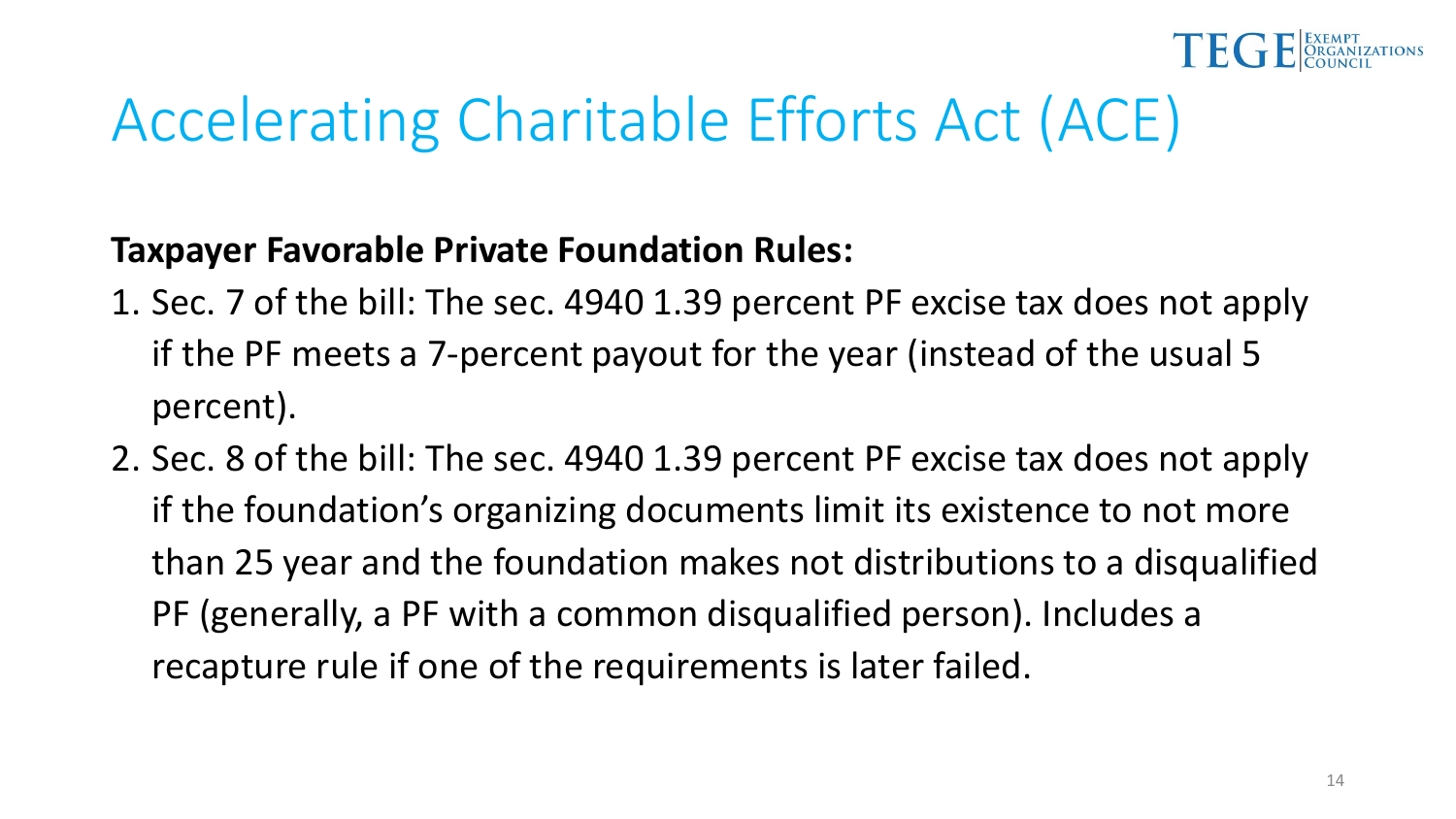

# College Endowment Tax Modification

**Modification of section 4968 university excise tax**

- Present law sec. 4968 imposes an excise tax of 1.4 percent of net investment income on private universities with an endowment value that is large relative to the size of the student body (at least \$500,000 per student).
- Under the proposal, if the university meets certain disclosure requirements relating to aid provided to students, it is eligible for a phaseout of the excise tax based on the amount of aid provided to undergraduate students.
- Excise tax fully phased out if school makes qualified aid awards of at least 33 percent of its aggregate undergraduate tuition and fees received.
- Part of the Build Back Better House Reconciliation Bill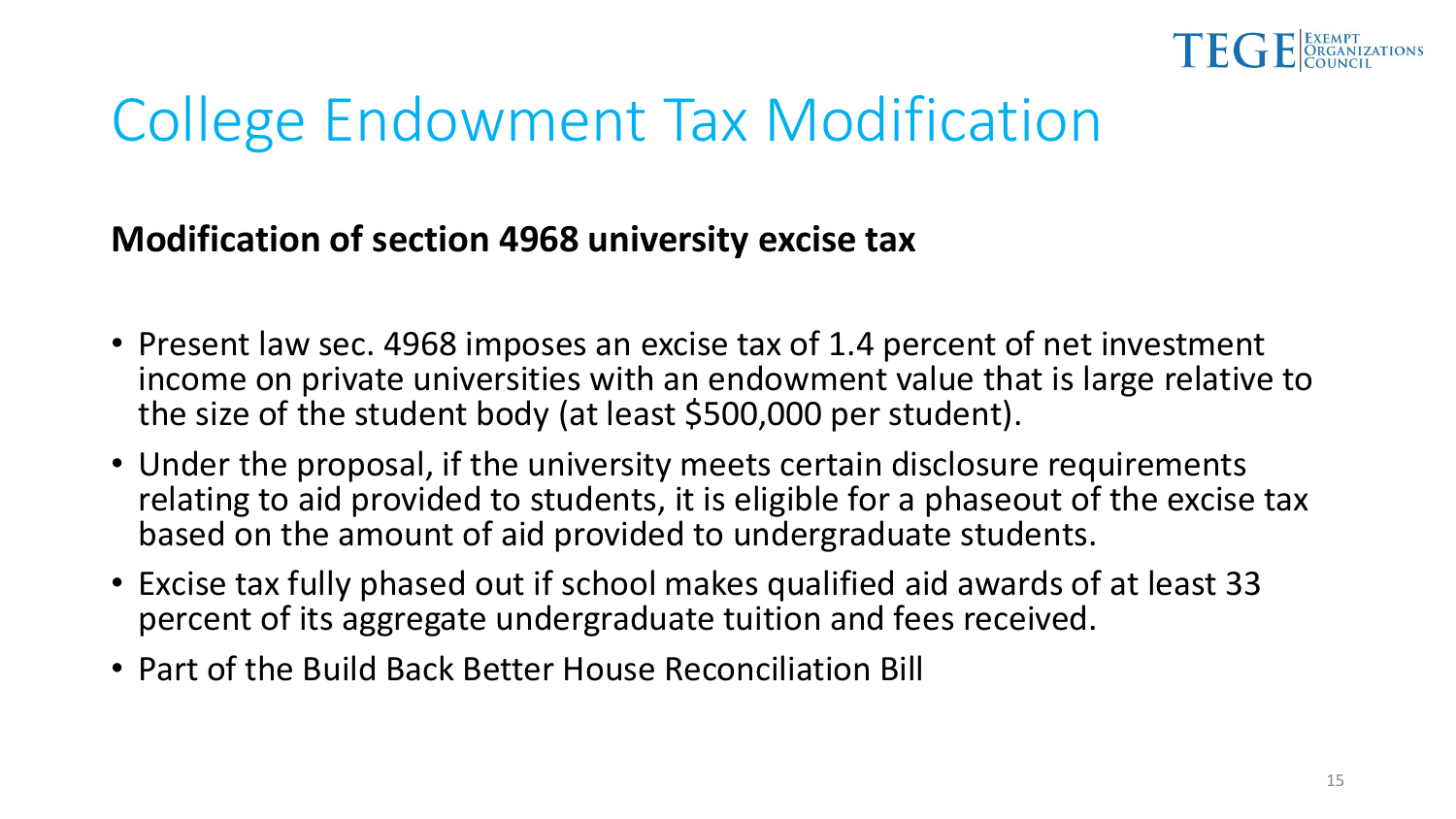

# Public University Infrastructure Credit

### **Credit for public university research infrastructure (sec. 137501 of RCP 117-18)**

- Allows a 40% credit (in lieu of a 170 deduction) for qualified cash contributions to a public college or university to purchase, construct, or improve research infrastructure property.
- Secretary allocates credit amounts to a college or university for a qualifying project (taking into account intended use for STEM and ensuring consideration of smaller schools), and the school then designates cash contributions as qualified contributions (contributions in an amount up to 250% of amount of credit allocated to school may be designated).
- Total annual allocable amount capped at \$500 million for each of 2022-2026, then expires.
- Part of the Build Back Better House Reconciliation Bill.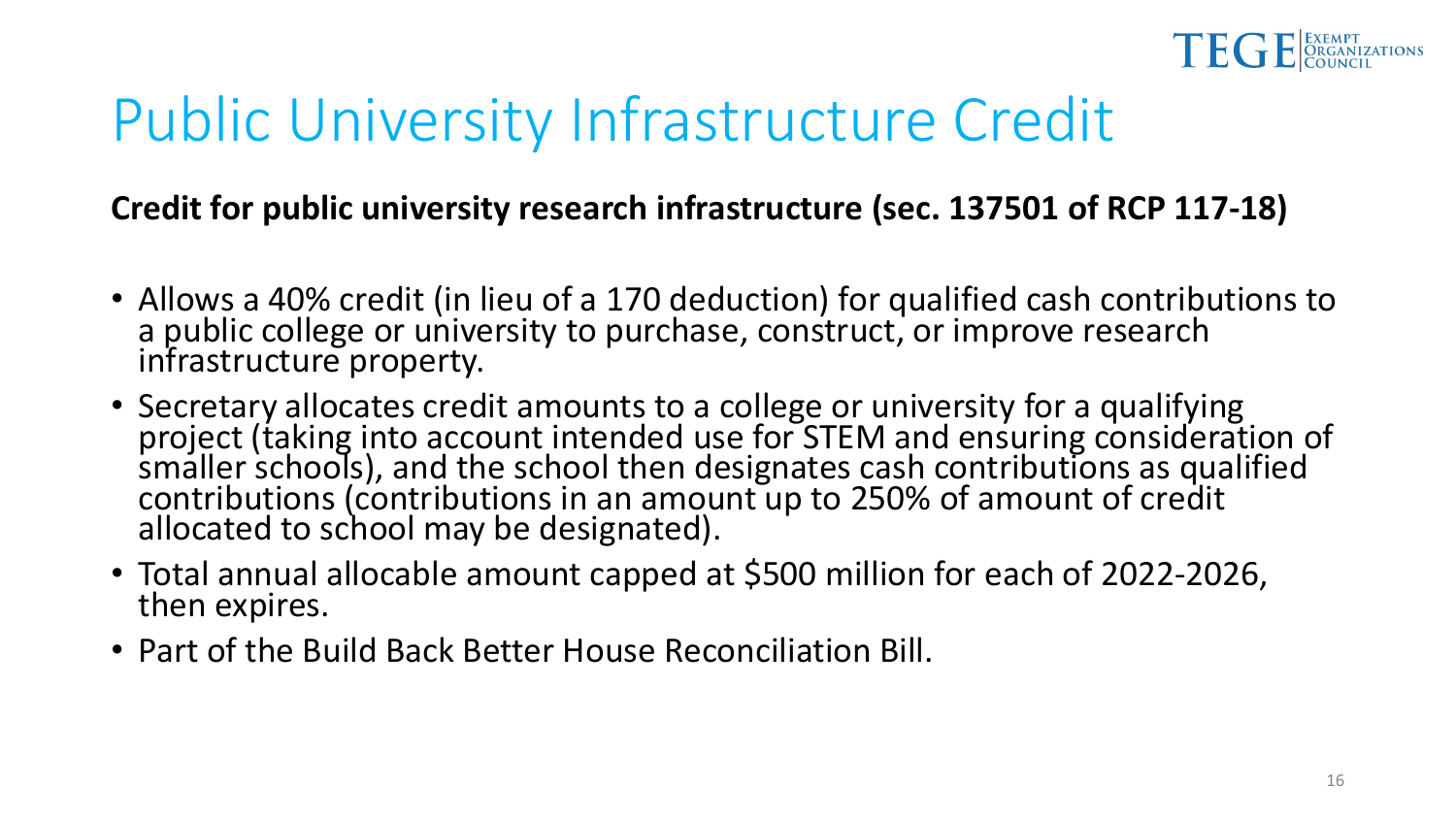

## Syndicated Conservation Easements

**Generally based on Charitable Conservation Easement Program Integrity Act, which was re- introduced in both the Senate and the House in 2021.**

- Senate (S. 2256): Daines, Stabenow, Grassley, Wyden
- House (H.R. 4164): Thompson & Kelly
- Generally denies deduction for partner's allocable share of a deduction for a partnership's qualified conservation contribution that exceeds 2.5x the partner's basis in the partnership property with respect to which the contribution is made.
- Generally effective for contributions made after December 23, 2016.
- W&M markup version included a deed "curing" provision -- the taxpayer has 90 days from written notice by the Secretary of a deed defect relating to property line adjustments or extinguishment clauses that affects protection in perpetuity to correct the defect. Does not apply to a reportable transaction (e.g., one described in the IRS listing notice).
- Was in marked up version of BBB in House but not in version that went to the floor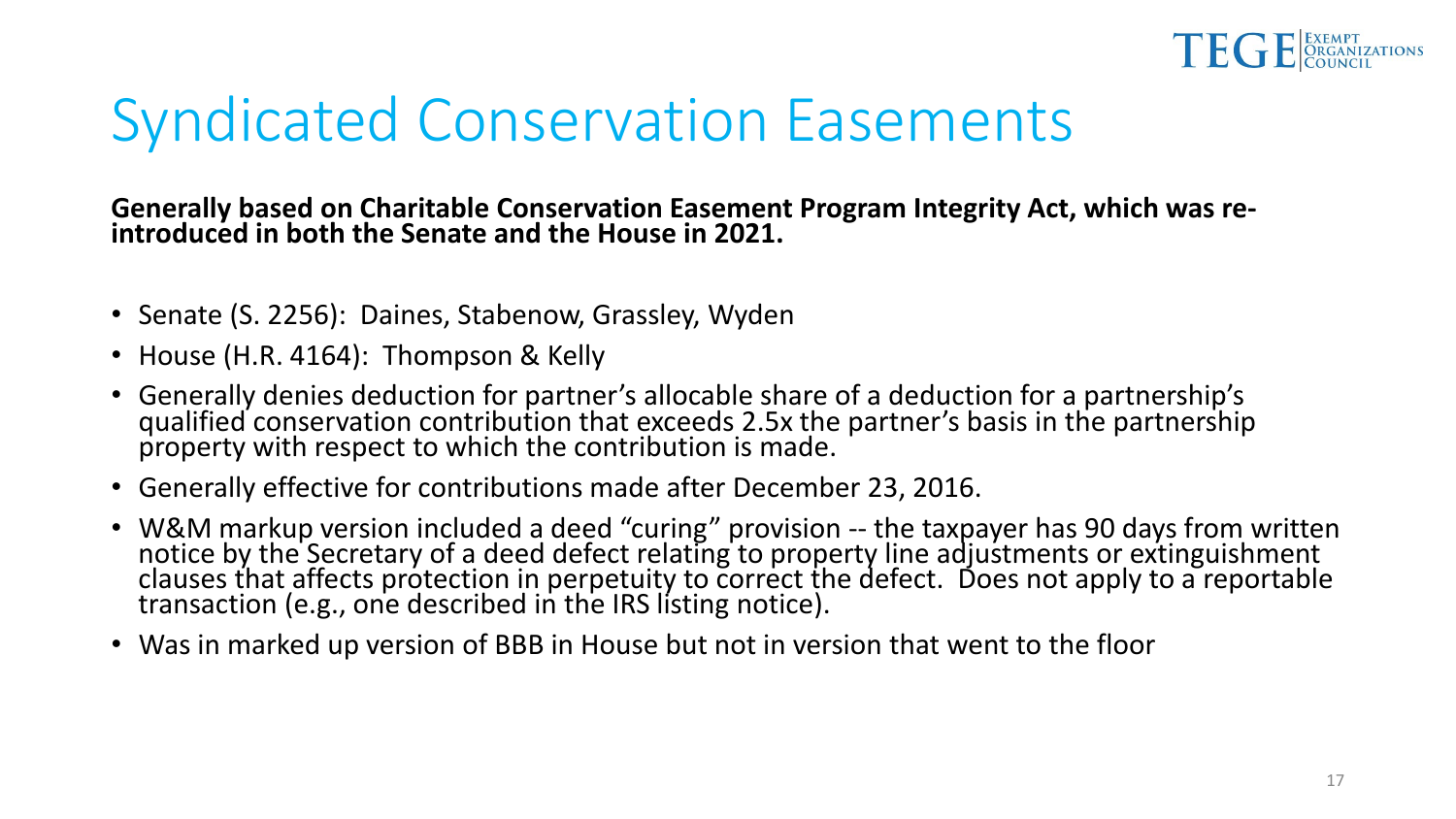

## College Coaching Contract Investigation

- Rep. Bill Pascrell (NJ-D) sent letters to the Presidents of Louisiana State University (LSU) and<br>the University of Southern California (USC) on 12/17/21 requesting information about compensation for recently hired head football coaches. He sent letters to presidents of Michigan State University (MSU) and the University of Miami (Miami) on 1/11/22 requesting similar information.
- Published reports suggest total contract benefits over ten years for the coaches are as follows: Brian Kelly (LSU) \$95 million, Lincoln Riley (USC) \$110 million, Mel Tucker (MSU) \$95 million, and Mario Cristobal (Miami) \$80. The coaches will also receive additional benefits including annual incentive bonuses in excess of \$1 million, housing benefits, and use of vehicles / private jet.
- Rep. Pascrell stated, "I write today to request important information about how the university's lucrative athletics program is furthering the educational purposes for which [School] receives tax exemption.... [R]ecent reports about compensation that [your school] will pay its football coaches have raised significant concerns about whether the university is operating consistent with its tax-exempt status. ... It is unclear how such lucrative<br>compensation contracts further [School's] overall educational mission and benefit your student body as a whole."